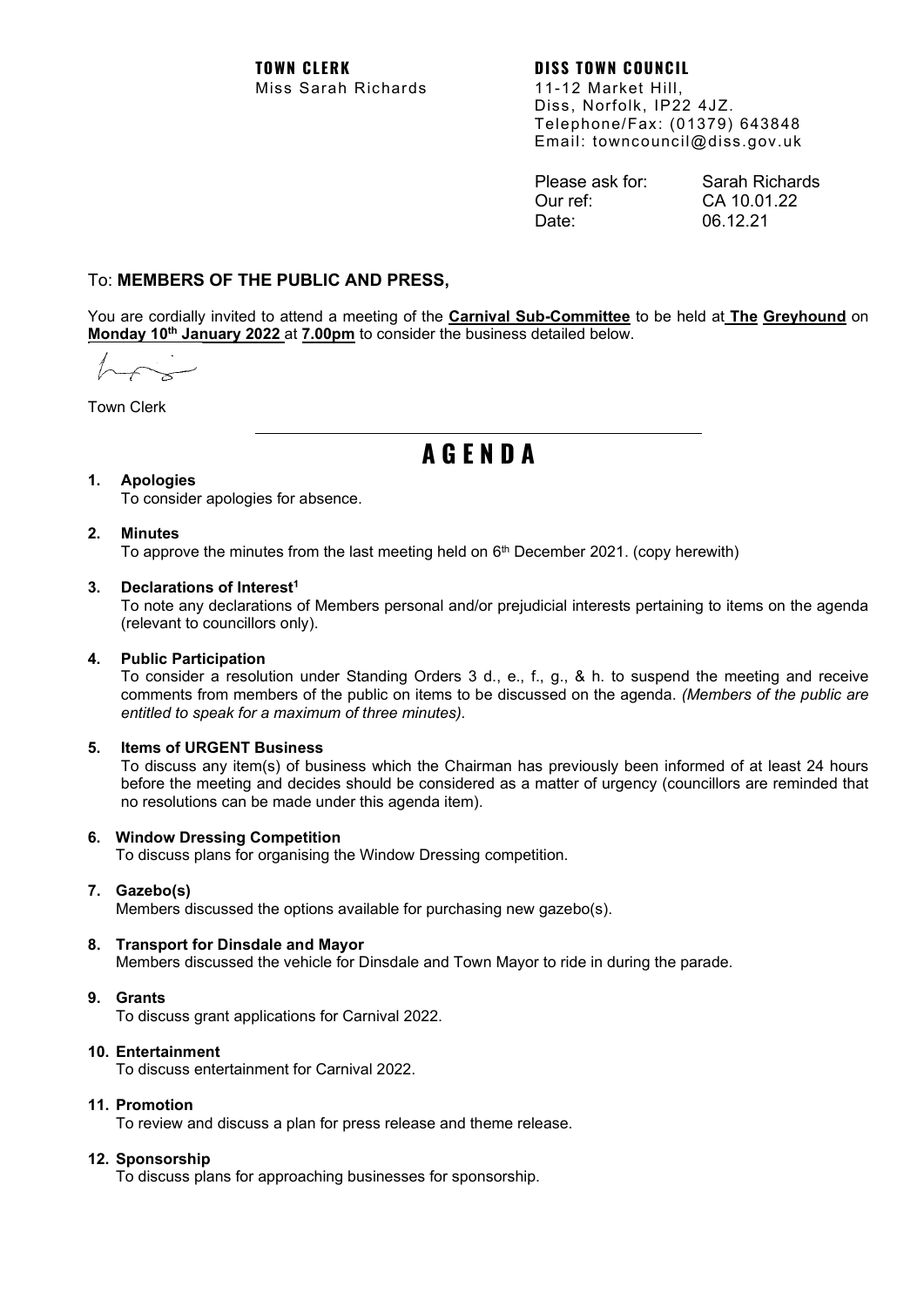### **13. Progress Report**

To note and update the progress report.

.

\_\_\_\_\_\_\_\_\_\_\_\_\_\_\_\_\_\_\_\_\_\_\_\_\_\_

### **14. Member Updates**

To receive updates from committee members not reported elsewhere on this agenda.

## **15. Date of Future Meeting**

To note that the next meeting of the Carnival Committee will take place on Monday 7<sup>th</sup> February 2022 at 7pm.

| <b>MEMBERS</b>      | For information:<br><b>Councillors</b> |
|---------------------|----------------------------------------|
| Cllr. S. Browne     | J. Robertson                           |
| (Vice-Chair)        |                                        |
| S. French           | J. Wooddissee                          |
| C. Keen (Chair)     | D. Collins                             |
| S. Kiddie           | A. Kitchen                             |
| I.Seymour Blackburn | E. Taylor                              |
| S. Richards         | J. Welch                               |
| K. Jaynes           | S. Olander                             |
| A.Rackham           | M. Gingell                             |
| T.Howard            | D. Poulter                             |
| R. Ward             | K. Murphy                              |
|                     | C. Valori                              |

*NOTES 1 - Council has a statutory legal duty under the Localism Act 2011 s2 and has adopted a code dealing with the conduct that is expected of members in order to promote high standards of conduct as required by the Act. Members' disclosable pecuniary interests are kept on a register available to view on the councils website. Allegations about the conduct of a councillor may be made to the district council's monitoring officer. Diss Town Council has also adopted a dispensation policy.*

*The reports and enclosures referred to in this agenda are supplied to councillors only. They are available (unless marked confidential) for public inspection at the Council Offices during normal opening hours.*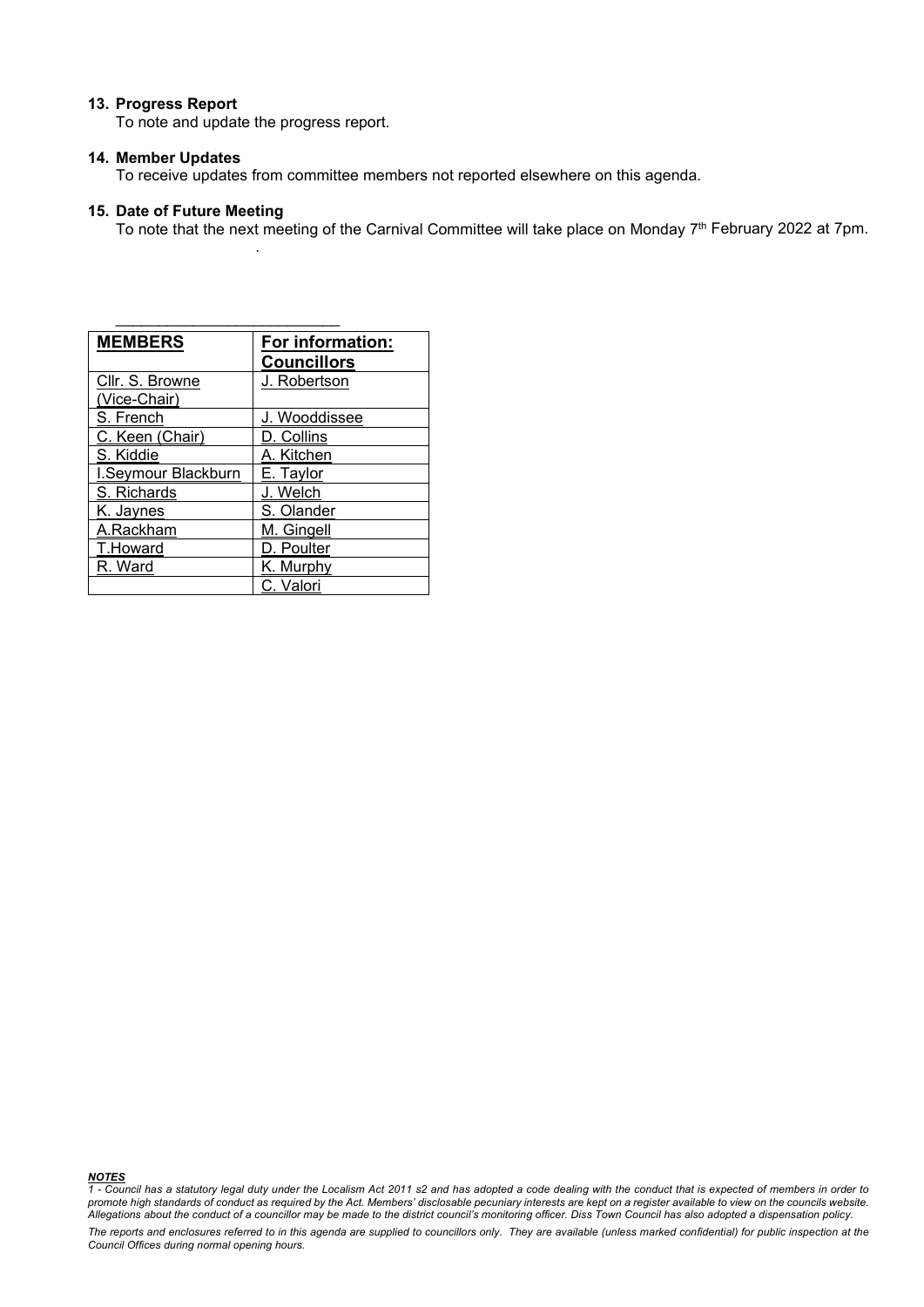# **MINUTES DRAFT**

Minutes of the meeting of the **Carnival Sub-Committee** held at **The Greyhound** on Monday 6<sup>th</sup> December 2021 at 7pm.

|          |                                                                                                                                                                                                                                                                                                                                                                      | In attendance: C. Keen (CK) - Chair<br>Cllr S. Browne (SB) - Vice-Chair<br>Cllr S. Kiddie (SK)<br>S. French (Deputy Town Clerk)<br>A. Rackham<br>R. Ward                    |                                                  |
|----------|----------------------------------------------------------------------------------------------------------------------------------------------------------------------------------------------------------------------------------------------------------------------------------------------------------------------------------------------------------------------|-----------------------------------------------------------------------------------------------------------------------------------------------------------------------------|--------------------------------------------------|
| CA1221/1 | <b>Apologies</b>                                                                                                                                                                                                                                                                                                                                                     | Apologies were received from K. Jaynes (KJ), T Howard (TH) and I Seymour-Blackburn (I-SB).                                                                                  |                                                  |
| CA1221/2 | <b>Minutes</b><br>Members approved the minutes from the last meeting held on 1 <sup>st</sup> November 2021. It was                                                                                                                                                                                                                                                   |                                                                                                                                                                             |                                                  |
|          | RESOLVED:                                                                                                                                                                                                                                                                                                                                                            | that the minutes of the meeting on $4th$ October 2021 were a true record and duly signed by the<br>Chairman.                                                                |                                                  |
| CA1221/3 | <b>Declarations of Interest</b><br>There were none.                                                                                                                                                                                                                                                                                                                  |                                                                                                                                                                             |                                                  |
| CA1221/4 | <b>Public Participation</b><br>There were none.                                                                                                                                                                                                                                                                                                                      |                                                                                                                                                                             |                                                  |
| CA1221/5 | <b>Items of URGENT Business</b><br>There were none.                                                                                                                                                                                                                                                                                                                  |                                                                                                                                                                             |                                                  |
| CA1221/6 | <b>Road Closure Forms</b><br>Committee discussed the road closure forms which are currently completed by Diss Town Council staff.<br>It was                                                                                                                                                                                                                          |                                                                                                                                                                             |                                                  |
|          | RESOLVED: To continue with Diss Town Council completing and submitting the road closure application form<br>for Carnival parade 2022.                                                                                                                                                                                                                                |                                                                                                                                                                             |                                                  |
|          |                                                                                                                                                                                                                                                                                                                                                                      |                                                                                                                                                                             | (Action: KJ to complete application by 01.04.22) |
| CA1221/7 | <b>Application Forms</b><br>The chair of the Committee disseminated a copy of the new improved Carnival Logo Carnival for 2022, the<br>committee agreed that they liked the new Logo. It was<br>RESOLVED: To accept the new logo and to add this to all Carnival forms.<br>(Action: KJ to add Carnival logo to all relevant forms by 01.01.22)                       |                                                                                                                                                                             |                                                  |
| CA1221/8 | <b>Health &amp; Safety</b><br>The committee talked through the Event Management Plan and it was agreed that this would need to be<br>completed by a Carnival committee member and Diss Town Council. Committee also discussed security for<br>the Parade and talked through all of the issues around the Morrisons roundabout and entering onto the Park.<br>It was: |                                                                                                                                                                             |                                                  |
|          |                                                                                                                                                                                                                                                                                                                                                                      | RESOLVED: To allocate the Event Management Plan to AR and SF for completion. A meeting will be arranged<br>by KJ for March 2022. SF to contact Phoenix for parade security. |                                                  |
|          | (Action: KJ by 20.02.22 and SF by 20.01.22)                                                                                                                                                                                                                                                                                                                          |                                                                                                                                                                             |                                                  |
| CA1221/9 | <b>Grants</b>                                                                                                                                                                                                                                                                                                                                                        | The committee talked through the Grant applications and which members would work on the grants. It was:                                                                     |                                                  |
|          |                                                                                                                                                                                                                                                                                                                                                                      | RESOLVED: CK and SB to work on grant applications together.                                                                                                                 | $(Aofion, CKand$ CD to start $In 20221$          |

**(Action: CK and SB to start Jan 2022)**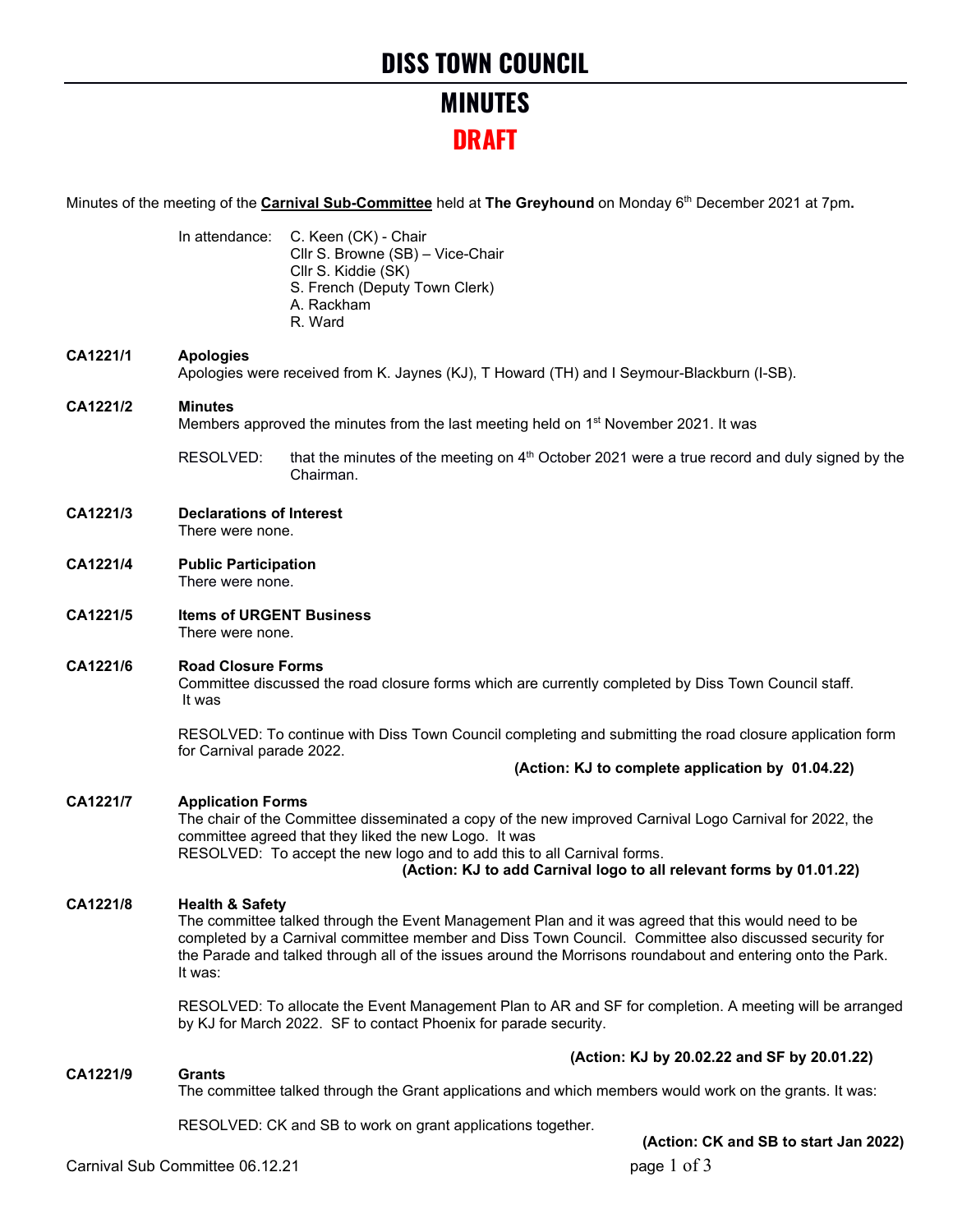### **CA1221/10 Entertainment**

The committee discussed potential bands and acts for the Carnival parade and event in the Park. CK confirmed that performer 'VCB' have been pencilled in for the Carnival Parade. SB has contacted 'S' band and is awaiting a reply.

CK confirmed that performer 'T' is available and has been pencilled in for 3 slots in the park arena and walkarounds in the Park. It was

RESOLVED:

To have bands to Lead and Finish the Parade. To have a main feature in the Parade and in the Arena. To have Street Artists during the day in various areas in Town. AR to provide details of bubble car for parade. CK to contact the Compere SB to contact Clowns. CK to contact stuntmen.

### **(Action:**

## **SB to chase band 'S' by next meeting. SK to contact residents wanting to ride scooters in Parade CK & SB to contact street artists for prices**

### **CA1121/11 Promotion**

The committee agreed to launch promotion of Diss Carnival 2022 in mid-January and ensure application forms are on the website ready. It was

RESOLVED: SB to contact Park Radio and book a promotional slot for a mid-January launch date. CK/KJ/FM to work on updating website page, social media page and press releases by 10.01.22 KJ/FM to work on theme release video for social media to publicise the date and theme in mid-January.

## **(Action: SB/CK/KJ/FM by mid-January 2022)**

### **CA1221/12 Sponsorship**

Committee talked through the Sponsorship packages. Committee agreed that the sponsorship forms needed no changes apart from adding a logo. It was

RESOLVED: To add Carnival 2022 logo to sponsorships forms.

(**Action: KJ, immediately)**

### **CA1221/13 Shop Window Project**

The committee agreed to have a themed window dressing competition. This is to be undertaken in March/April. Members discussed asking the 2021 Honoured Citizen and Junior Good Citizen winners to judge the competition. It was:

RESOLVED: To contact Honoured Citizen and Junior Good Citizen winners 2021 and 2020 winner, Gloria Rowe. **(Action: KJ, by mid-January)**

## **CA1221/14 Vehicle for Dinsdale and Mayor**

The committee discussed the vehicle for Dinsdale and Mayor to ride in during the parade. A decorated transit lorry was suggested and will be further investigated by committee members. This item will be brought back to January meeting of committee.

### **CA1221/15 Gazebo**

To discuss the options available for purchasing a new Gazebo. It was decided that one gazebo would not be large enough for a crafters tent. Committee agreed that they did not want to lose this money. It was

RESOLVED: To purchase several Gazebo's and utilize them.

#### **CA1221/16 Progress report**

The committee noted actions on the Progress Report. KJ will update and upload to Facebook committee group for members.

**(Action: KJ to update progress report and share with members via FB group)**

### **CA1221/17 Member Updates**

Members received updates from committee members not reported elsewhere on this agenda.